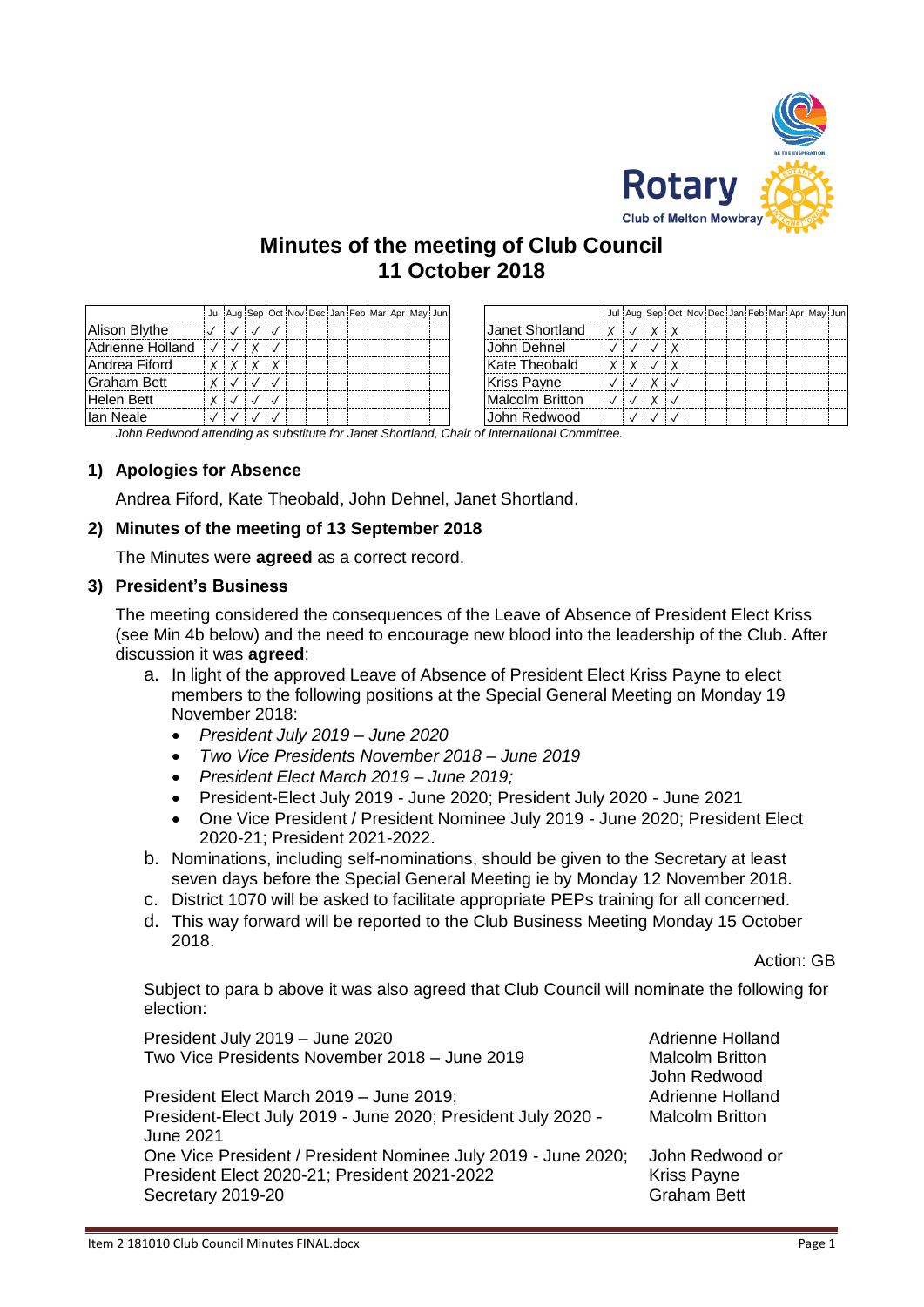Action: GB

## **4) Secretary's Report**

- a) Council **noted** that the Club Business Meeting held on 17 September 2018 had approved the following:
	- i) Life Education: Approved the gift of £1,000 for 2017/18 and **agreed** to make a bid for a District Foundation Grant for 2018/19.
	- Action: HB, JD, KT ii) District 1070 Officer nominations for 2019/20. Supported the Council's decision to **authorise** the Secretary to cast the Club's votes for David Morris for Assistant Governor, Area 8. *[Noted that David Morris was duly elected as Assistant Governor, Area 8 2019-20]* Action: GB
	- iii) The purchase of a Rotary Wreath with a donation of £50.
	- iv) Finance:

The Club Account Balance at 13 September 2018 was £5,926.04 of which £4,204.54 related to the Lunchtime Club and £1,721.50 to the Satellite Group. The Trust Account Balance at 13 September 2018 was £9,814.74 of which £8,216.96 was committed expenditure and £1,597.78 was unallocated.

- b) Application for Leave of Absence. Council **granted** LoA to Kriss Payne from 1 March 2019 to 29 February 2020 inclusive.
	- Action: GB
- c) Foundation Dinner: it was **agreed** to move the Foundation Dinner to 9 May 2019 and the Club Council to 8 May 2019.

Action: AB, GB

Action: GB, KT

# **5) Treasurer's Report**

- a) The Club Account Balance at 10 October 2018 was £5,824.82 of which £4,296.02 related to the Lunchtime Club and £1,528.80 to the Satellite Group.
- b) The Trust Account Balance at 10 October 2018 was £9,264.19 of which £8,122.99 was committed expenditure and £1,141.20 was unallocated.

Action: KT

# **6) Committee Reports**

- **a) Club Service** Kriss reported:
	- i) The Club was victorious at the Minor Sports at RC Wreake Valley.
	- ii) Arrangements for the Charter Night are in hand.

Action: KP, AB

iii) Santa Fun Run: a big effort is needed to get sufficient runners. More members are needed to contact school PTAs. Kriss will contact the Kendrew Barracks and Ian will ask Peter Roffey about the DAC.

Action: AB, KP, IN,GB

iv) Scarecrow event. There seems to be some confusion as to whether or not the Satellite Group would like support for this event. **Agreed** to clarify with Chair of Satellite.

Action: AB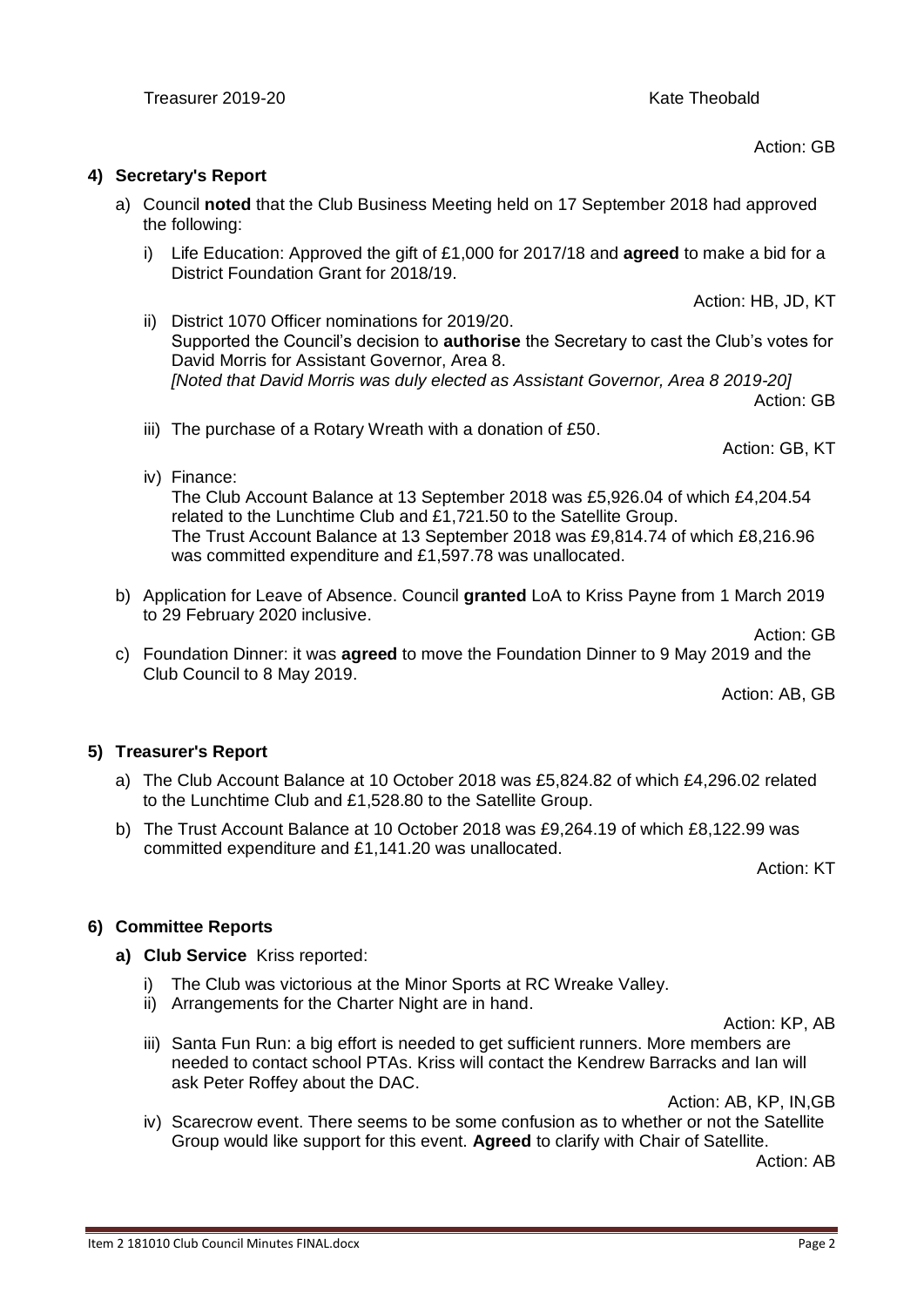v) Planting of Trees. The other Clubs and Town Estate have agreed to Saturday 24 November from 10:30am as the date. Fifteen RC Melton Mowbray members will be taking part.

Action: GB

vi) Fifth Monday, LOROS. Ten RC Melton Mowbray members will be taking part plus friends from LIR

Action: AB

vii) It was agreed that Club Service Committee should consider ways to review all publicity before it is finalised.

# **b) Community Service.** Helen reported:

i) Christmas Parcels: there seems to be a question mark over whether this will go ahead, with discussions taking place between clubs about recipients and collections.

Action: HB

ii) Contact Tea: there was a disappointing response to the request for help in supplying food and for hosting this event. Another attempt will be made next Monday.

Action: HB

# **c) International Service.** John reported:

i) Kerala Flood Appeal. The agreed donation of £100 has yet to be sent via District 1070.

Action: JS, KT

ii) Philippines: there was some doubt as to whether District had received the block grant in order to move the project application on. Alison will check.

Action: AB

#### **d) Youth Service.** Malcolm reported:

The various events such as Youth Speaks & Young Citizen, Young Artist, Youth Exchange Young Enterprise & Young RYLA are in hand.

The introduction to SlamJam by Jan Kemp had been very interesting and now we need to contact schools.

The Duke of Edinburgh Award has asked for help in providing a store.

Interact: Adrienne reported that as yet there were no members this term.

#### **e) Membership.** Ian reported:

- i) Recruitment
	- $\triangleright$  Ian asked Council to approve the application of Alan Odom IT Consultant for Active Membership, subject to an agreed classification and the results of the 7 Day Notice procedure. Agreed.

Action: GB, IN

➢ Ian asked Council to approve the application of Martin Scholes [classification "Financial Adviser" for Active Membership in the Satellite Group, subject to the results of the 7 Day Notice procedure. Agreed.

Action: GB, IN

➢ Council agreed, subject to checking with Steve Jeal, the next new members' lunch will be on 26 November.

Action IN, SJ

 $\triangleright$  Leaflets: We now have a stock of RIBI leaflets that can be given out at events and other opportunities. However, it was agreed that a good quality Club specific leaflet would be more effective. John Hodgson and Steve Robinson have agreed to work up a draft.